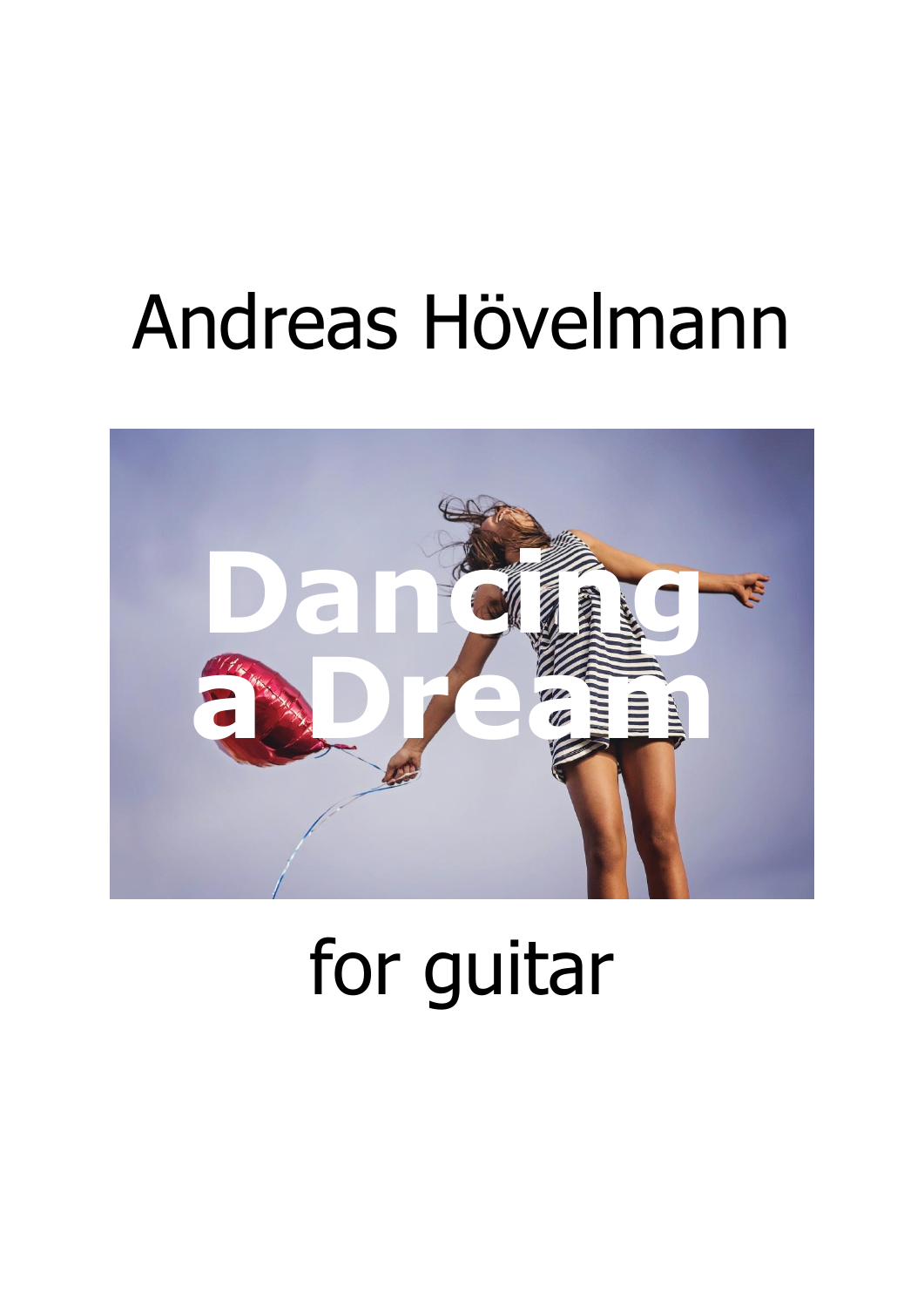Dancing a Dream Andreas Hövelmann



for guitar













Just for private use. All rights reserved.